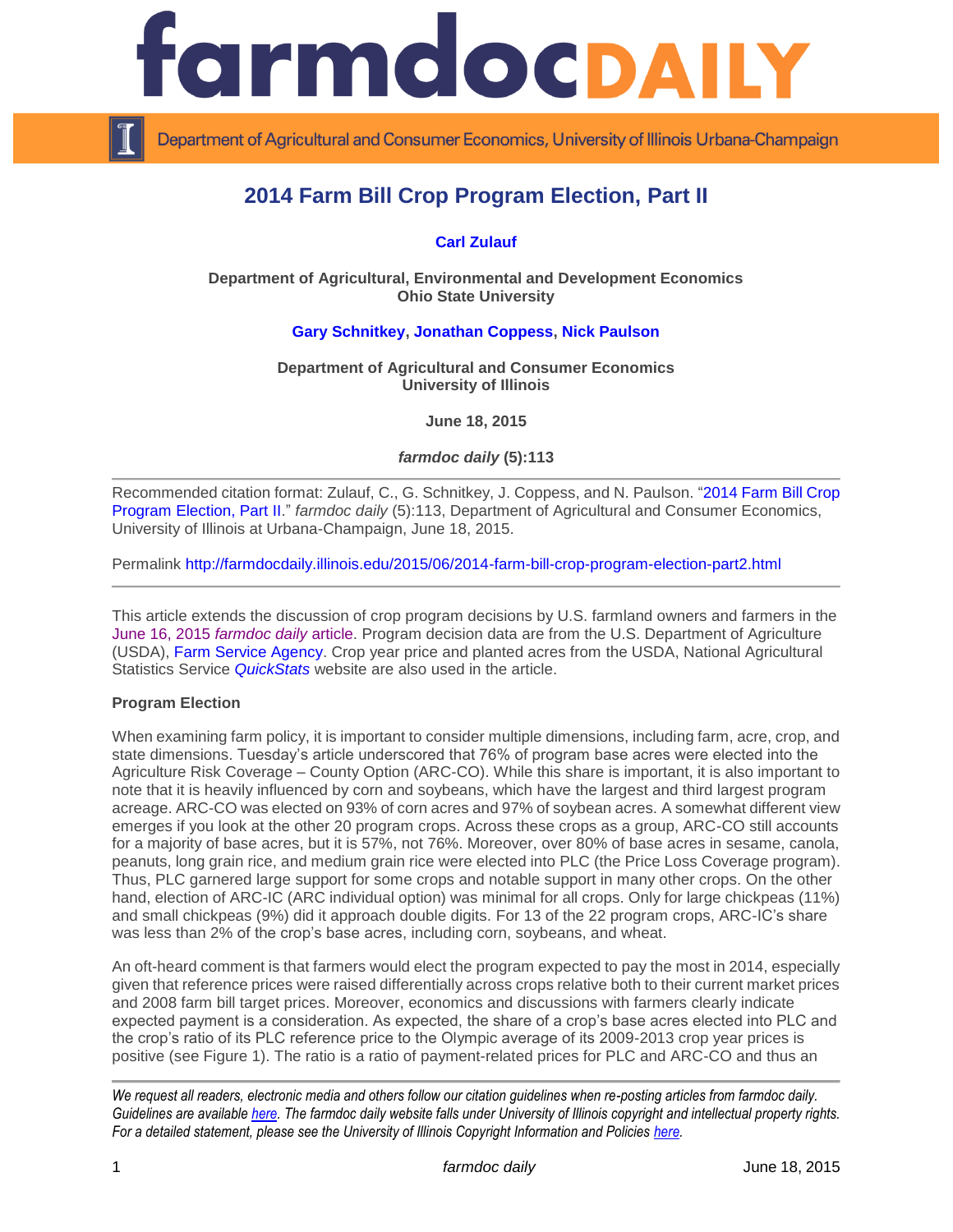indicator of the chances of payment by PLC relative to ARC-CO. However, perhaps surprisingly, the relative payment indicator explains only 35% of the variation across crops in PLC's share of a crop's base acres (see Figure 1). This simple analysis, which needs to be confirmed by more in-depth analysis, suggests that, while potential expected payments is a significant explanatory variable, program choice involved more than the potential payments expected early in the 2014 farm bill period.



## **Program Base Acres by Crop**

Corn has the largest increase in base acres (+12.8 million); wheat has the largest decline (-9.9 million) (see Figure 2). Other crops with a 1 million plus change in base acres are soybeans (+4.7 million), barley (-3.5 million) and grain sorghum (-2.6 million). Corn base acres increased in 41 of the continental U.S. states. Corn now has the largest base acres in 27 states. Iowa, Minnesota, Nebraska, Illinois, South Dakota, Kansas, and North Dakota account for 75% of the net increase in corn base acres. In contrast, wheat base acres declined in all but 6 of the continental U.S. states. Million acre plus declines in wheat base occurred in Minnesota, Kansas, and South Dakota. Soybean base acres declined by over half a million each in Illinois and Iowa but increased by 1.1 million and 2.8 million, respectively, in Kansas and North Dakota. Because of their large base acres, percent change in corn, soybean, and wheat base acres is more muted (see Figure 3). Percent change tends to be larger for crops with smaller base acres, although barley and sorghum are not relatively small base acre crops and their percent decline is the second and fourth largest, -41% and -23%, respectively.

| corn                         |              |           |
|------------------------------|--------------|-----------|
| soybeans                     |              | 4,668,378 |
| canola                       |              | *785,795  |
| peanuts                      |              | 8553,829  |
| long grain rice              |              | 1367,602  |
| dry peas                     |              | 279,282   |
| lentils                      |              | 161,022   |
| flaxseed                     |              | 53,334    |
| large chickpeas              |              | 40,598    |
| medium grain rice (southern) |              | 35,089    |
| small chickpeas              |              | 15,992    |
| safflower                    |              | 6,455     |
| sesame                       |              | 4,393     |
| rapeseed                     |              | 808       |
| mustard                      | $-4,331$     |           |
| crambe                       | $-15,886$    |           |
| temperate japonica rice      | $-16,189$    |           |
| sunflowers                   | $-125.589$   |           |
| oats                         | $-957.026$   |           |
| grain sorghum                | $-2,648,740$ |           |
| barley                       | $-3,536,677$ |           |
| wheat                        |              |           |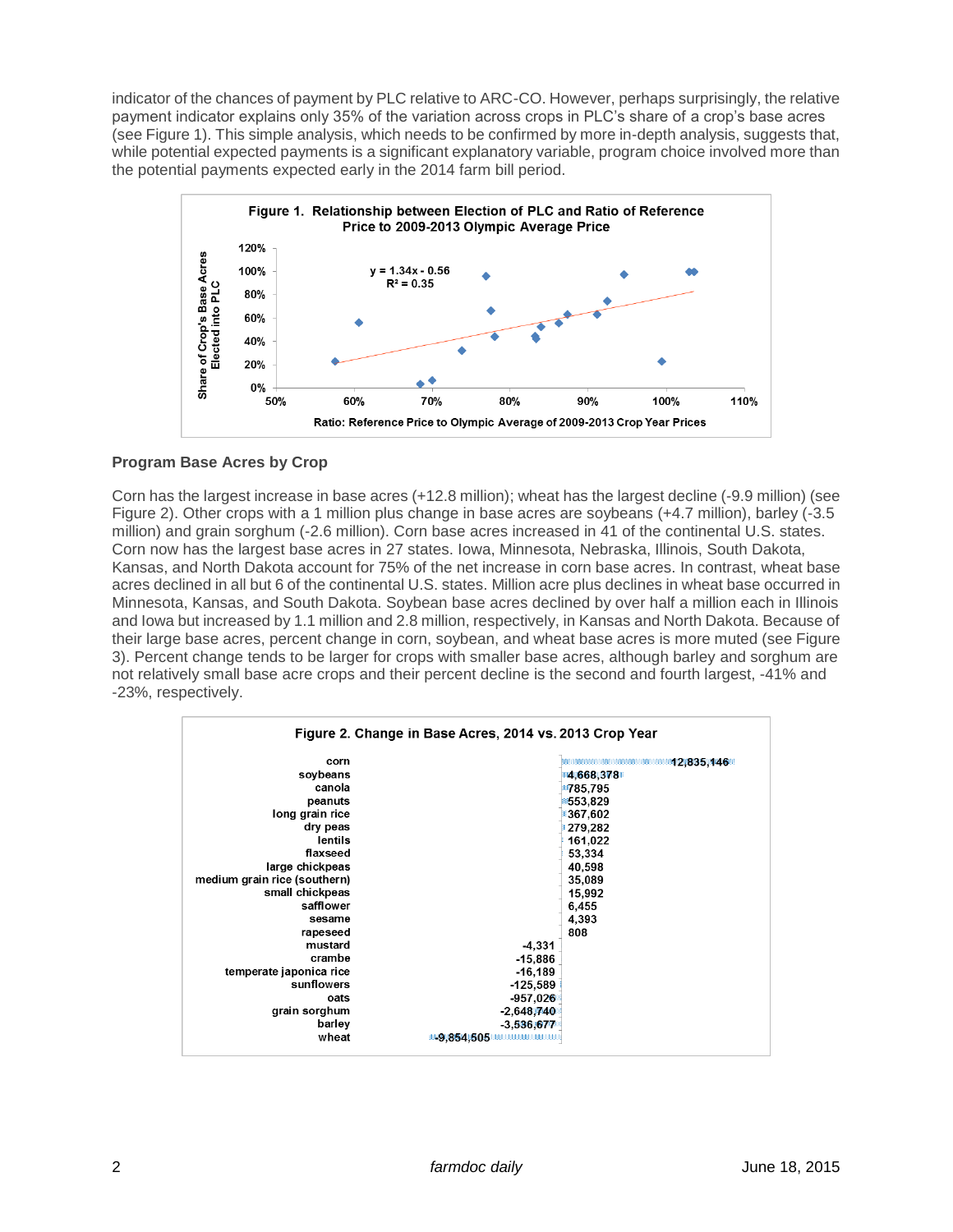

As expected, a key factor associated with changes in base acres is historical trends in planted acres. Figure 4 presents the relationship between change in a crop's base acres resulting from 2014 farm bill decisions and difference between average acres planted in 2009-2012 and base acres for 2013. The difference explains 52% of the changes in crop base acres resulting from 2014 farm bill decisions. Its explanatory power increases to 84% if corn, soybeans, and wheat are removed. However, on average, farmers updated base acres by only about one third of the difference between 2009-2012 planted acres and 2013 base acres (regression slope coefficient is +0.37 – see Figure 4). Thus, as a group, farmers only partially adjusted base acres to reflect past trends in planted acres.



## **Summary Observations**

- As noted in Tuesday's article, participation in revenue programs with assistance parameters that can change with the market is notably higher in the 2014 than 2008 farm bill. This likely reflects a number of factors listed in Tuesday's article, notably the 15% reduction in direct payment that no longer exists and the reduction in program complexity. In short, ARC is on a more equal footing with target price programs than was ACRE. Moreover, this change in farm program participation is consistent with the large increase in crop revenue insurance over the last 10 years. Target price programs such as PLC continue to garner notable support and the role of ARC-type programs awaits further confirmation and can be altered by future market and policy dynamics. Time will tell if the 2014 crop program elections mark a change in the U.S. farm policy environment.
- Lack of participation in ARC-IC likely warrants greater attention at present. The overwhelming majority of farmers voted that, as constructed in the 2014 farm bill, ARC-IC is not a program of interest. As with ACRE in the 2008 farm bill, ARC-IC's complexity was constantly mentioned by